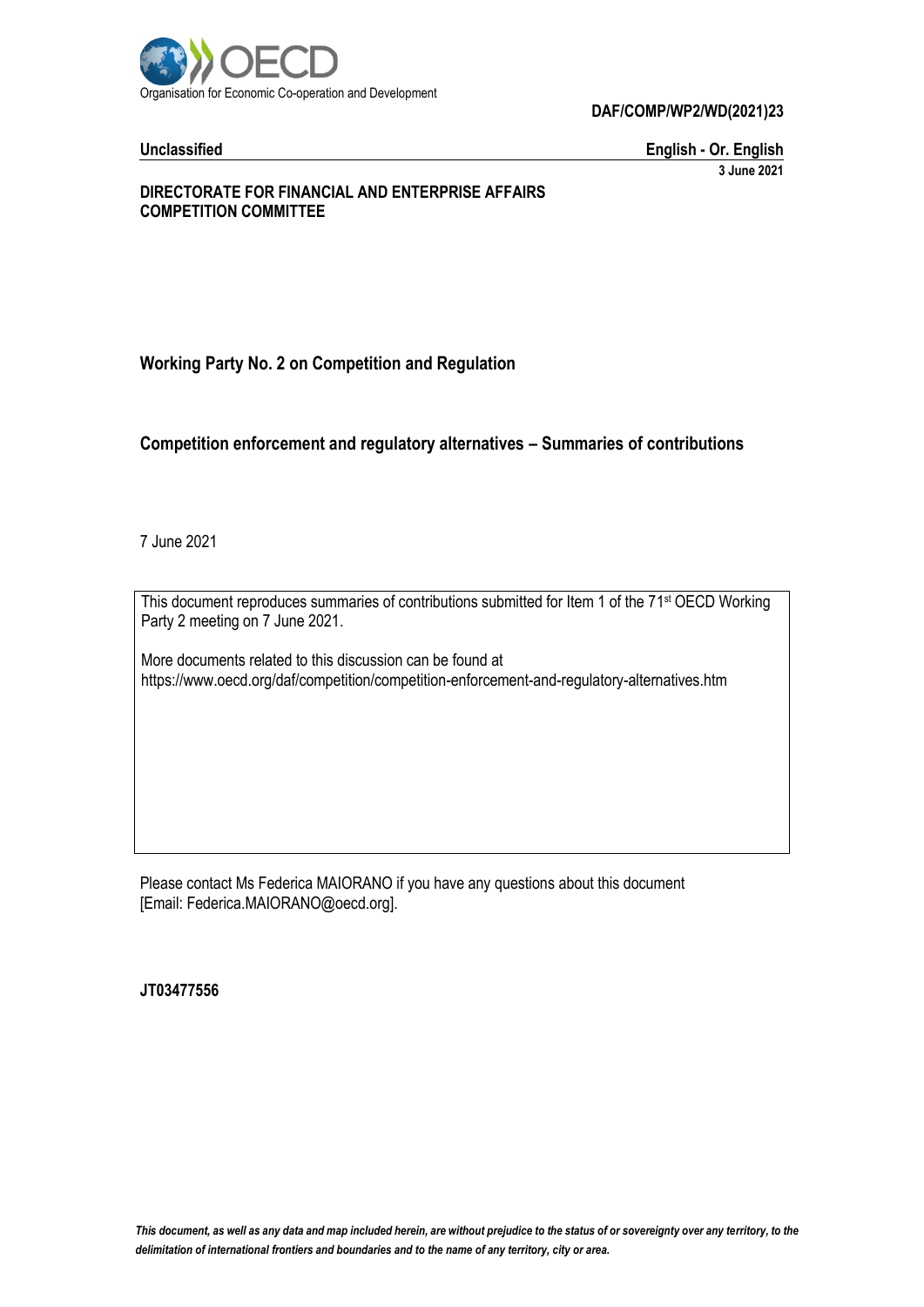#### 2 | DAF/COMP/WP2/WD(2021)23

# Table of contents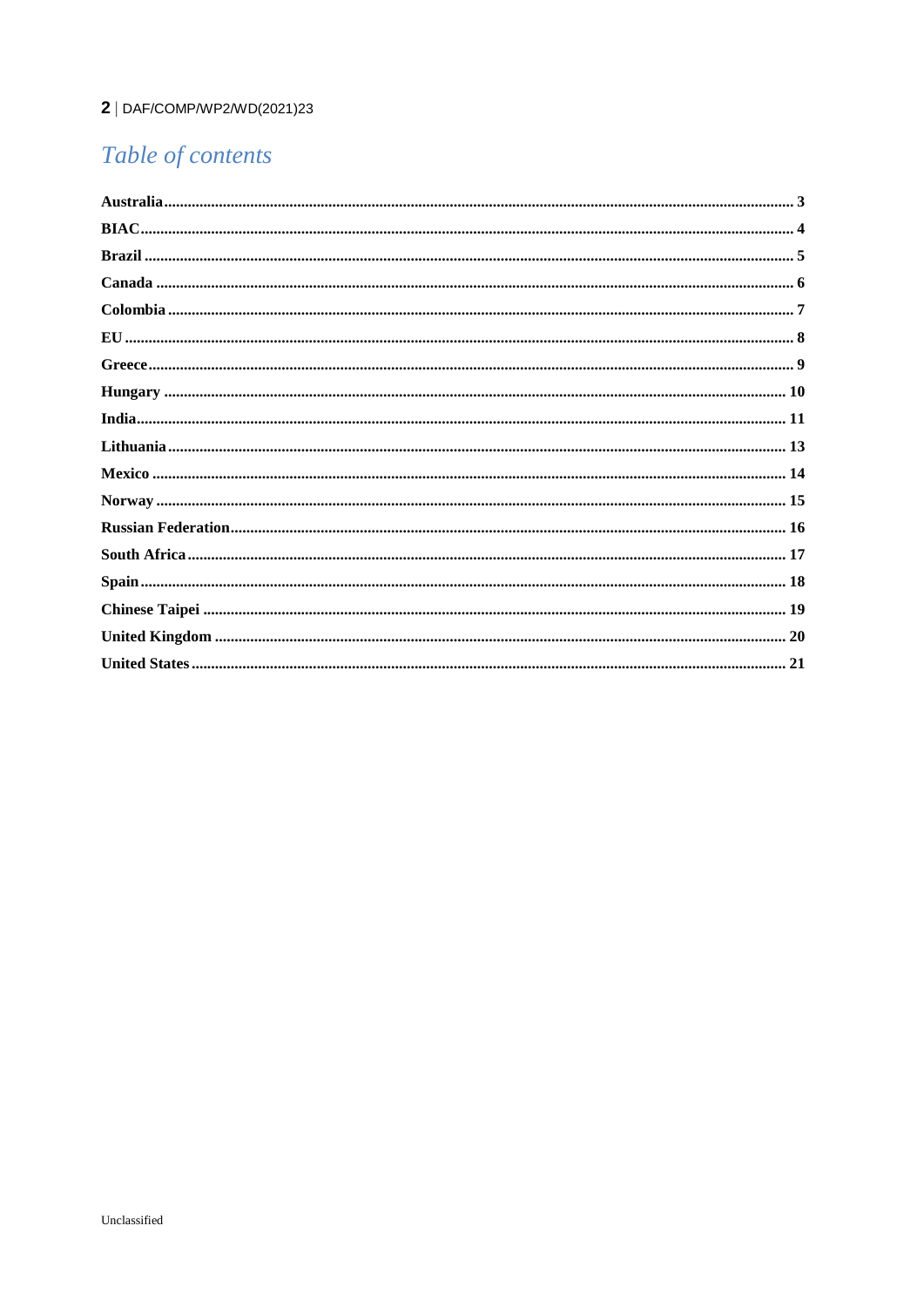## *Australia*

<span id="page-2-0"></span>Australia has regulators for specific sectors or areas of law. The roles and responsibilities of these regulators vary, but often incorporate elements of economic regulation.

Economic regulation carried out by other agencies sometimes intersects with areas of competition policy. That is, regulatory regimes may have components that are designed to promote competition and ensure competitive outcomes in markets. However, there is no conflict between competition law and economic regulatory measures insofar as breaches of regulations generally do not lead to ipso-facto competition law breaches.

Where there are market failures that limit the level of competition in a market, Economic regulation can be effective in offsetting the negative impacts, and ultimately deliver better public outcomes than would be possible in the absence of that regulation.

Australia's competition and consumer law framework allows for the implementation of mandatory industry codes of conduct. These can be used to address a wide variety of issues impacting competition and consumer welfare, for example significant imbalances in bargaining power.

Where there is crossover between regulatory responsibility and competition, a close relationship between the competition agency and the relevant sector regulator can be beneficial in addressing issues that impact competition in the sector.

Australia's national competition policy framework has established a strong foundation for economic regulators to incorporate the principles of competition into their activities. This in turn has supported the national competition agency's mission of maintaining and promoting competition in the Australian economy for the benefit of Australians.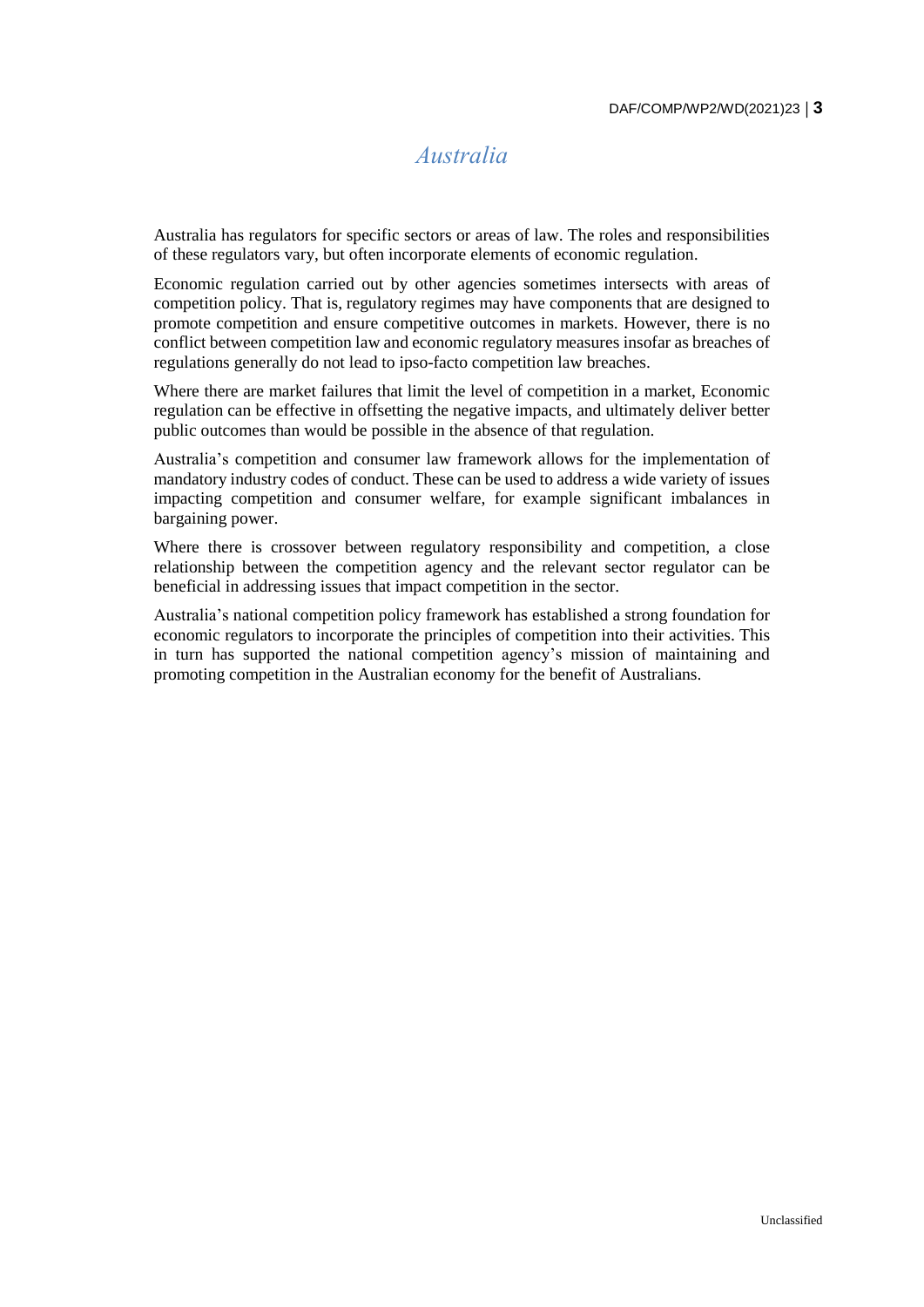*BIAC*

<span id="page-3-0"></span>Competition law and regulatory regimes pursue different albeit often complementary goals. Competition enforcement traditionally focuses on correcting marketplace abuses after the fact, while economic regulation typically imposes governmental control over aspects of market activity to reflect particular policy priorities that may or may not be in tension with free competition. The healthy tension between these two different regimes is best met through the coordination of the work of competition authorities and regulators, rather than using competition enforcement as a catch-all for pursuing non-competition public policy goals. Confusing the objectives of competition laws by pursuing non-competition objectives, however, can have the effect of undermining credibility in competition enforcement.

The OECD Competition Committee has regularly considered the inter-relationship between competition authorities and sector regulators, including independent sector regulators, multi-functioning competition authorities, regulators with concurrent competition functions in relation to institutional design, and the relationship between competition authorities and regulators.

Fairness, legal certainty, and predictability of enforcement are vital to business. Pursuing the enforcement of specific non-competition regulatory objectives and laws through competition enforcement, or imposing conflicting or inconsistent standards on business through a mix of competition enforcement and regulatory means, creates an untenable situation that would chill both investment and innovation. Thus, reconciling competition and non-competition objectives and ensuring a consistent non-selective approach should be a fundamental governmental objective.

Competition enforcement aims to objectively ensure that competition on the market yields long-run consumer welfare. This requires neutrality towards the nationality of the firms in question, objectivity in assessment, and administrability of remedies. For businesses that are or may become subject to sector-specific or policy-driven regulations and competition enforcement, it is critical to have clarity regarding the scope of the regulation and the potential interaction between the two bodies of law.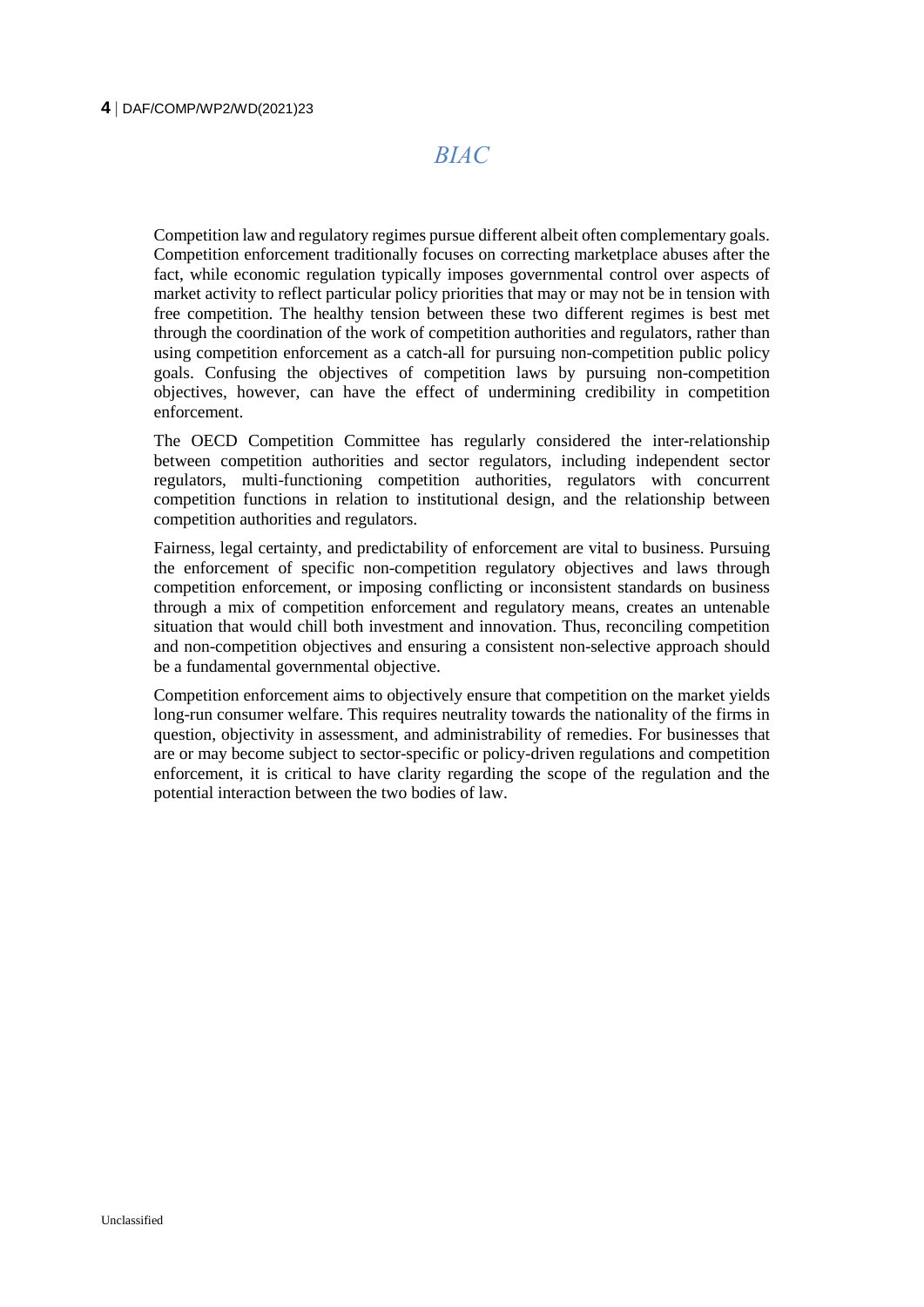#### *Brazil<sup>1</sup>*

<span id="page-4-0"></span>In Brazil, from both the normative and enforcement perspectives, the Administrative Council for Economic Defense (CADE) and the sectoral regulatory agencies have separate, complementary jurisdictions. In any event, whilst the antitrust authority has the role of reviewing mergers and investigating antitrust violations (either in non-regulated and regulated sectors), regulatory agencies, for their part, are responsible for promoting free competition and fostering competition enforcement in the country.

CADE has assessed several cases involving regulated markets (both within merger reviews and administrative proceedings to punish anticompetitive practices). This document details some of these cases within the scope of the port infrastructure and services, telecommunications, aviation, and oil & gas sectors.

Through its advocacy role, CADE often contributes by providing technical opinions to regulatory agencies on the potential adoption, change or elimination of certain regulations in order to address competition concerns. In addition, the authority provides the Brazilian Congress with its input, issuing opinions on the potential impact of legislative bills on markets' competition and efficiency.

The interaction between regulatory agencies and the antitrust authority in Brazil has increased in recent years, as a result of a number of joint collaborative agreements, statutes, and newly created governmental bodies, which enable better market monitoring, cooperation, and information sharing. This institutional relationship is contributing to the regulation of the Brazilian economy and the effectiveness of antitrust policies, in addition to granting greater legal certainty to regulated markets.

 $\overline{a}$ 

 $<sup>1</sup>$  This document has been written by Luiz Augusto Azevedo de Almeida Hoffmann, Commissioner</sup> of CADE, Rafael Rossini Parisi, Chief Advisor at the Office of Commissioner Hoffmann, and Gabriel Lima Lopes Brito, Trainee of the Office.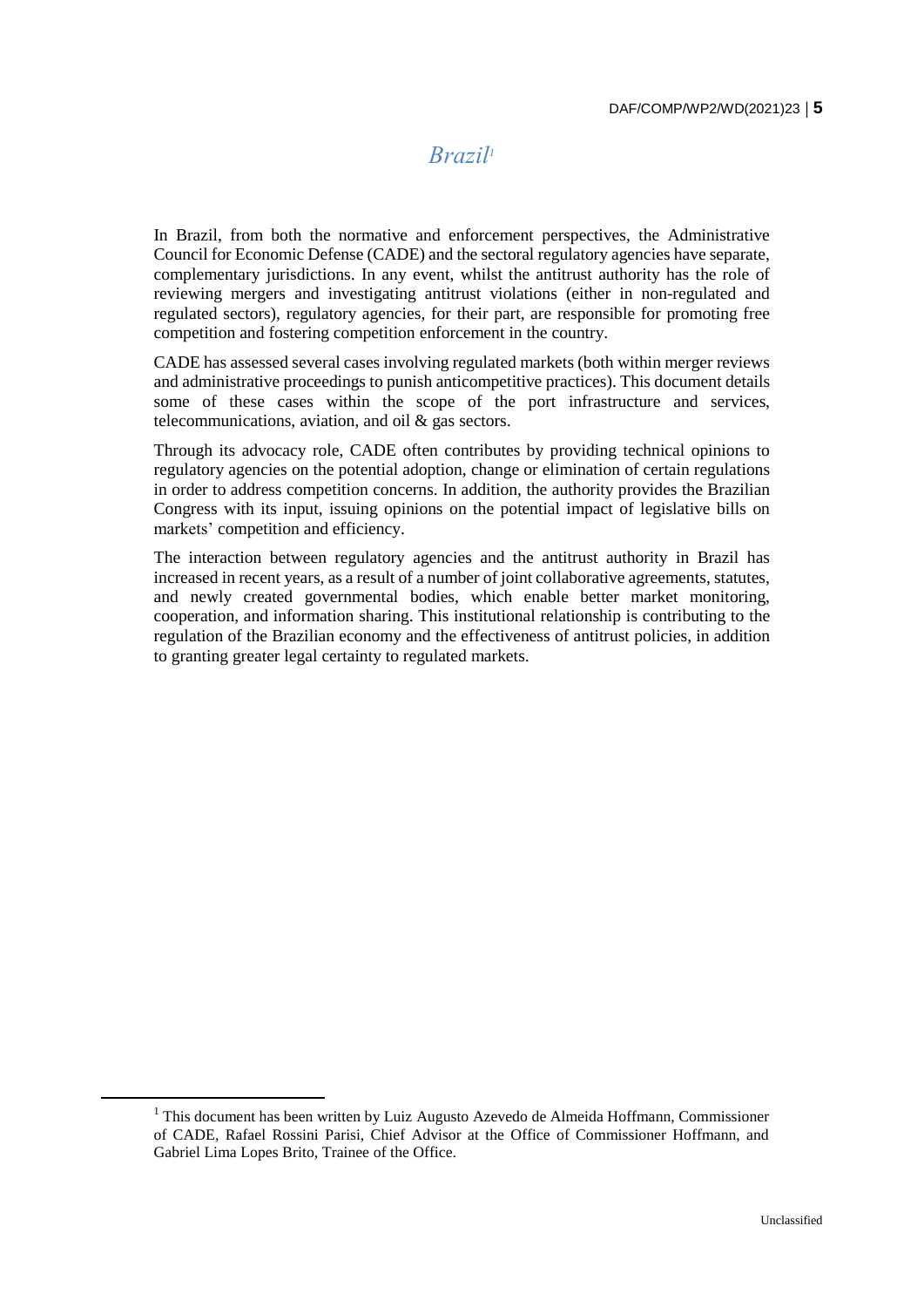## *Canada*

<span id="page-5-0"></span>The Canadian Competition Bureau's (the "**Bureau**") submission, which is focused on the civil or reviewable trade practices provisions of the Competition Act (the "**Act**"), discusses the interaction between regulation and competition law enforcement in Canada through a series of litigated matters that advanced the Bureau's understanding of how this interplay may be addressed by the courts.

Through the Commissioner of Competition's (the "**Commissioner**") case against the Vancouver Airport Authority ("**VAA**"), the Competition Tribunal (the "**Tribunal**") provided guidance that regulated entities were not immunized from the abuse of dominance (section 79) provision and arguably other civil or reviewable trade practices provisions of the Act. Due to an interpretative doctrine that has arisen in Canadian jurisprudence known as the Regulated Conduct Doctrine (the "**RCD**"), the respondent in VAA had previously asserted that the Act should not apply as the conduct was authorized, expressly or impliedly, by other valid legislations.

In addition, respondents have also relied on regulation as a shield for anti-competitive conduct by claiming that compliance with applicable regulation or advancement of the public interest motivated or necessitated their conduct. In the Commissioner's case against the Toronto Real Estate Board ("**TREB**"), the court signalled that regulatory compliance can be a relevant factor in the analysis of whether the conduct in question is anticompetitive in nature or driven by legitimate business considerations. However, it is ultimately the burden of the respondent to put forward credible and compelling evidence that the conduct was required or motivated by the regulation in question.

There are also scenarios where the Tribunal has held that competition law remedies are not the most appropriate avenue to seek changes to potentially anti-competitive conduct, such as in the Commissioner's case against Visa and Mastercard. In cases involving complex markets where antitrust remedies may not fix the potential harm, and has the potential to introduce unintended consequences, the Tribunal has signalled a preference that regulation take precedence.

The submission describes how recent case law has provided valuable insights pertaining to the interplay between competition law enforcement and regulation, particularly where regulation could either serve as a remedy to the anti-competitive conduct or a basis for certain respondents to justify their alleged conduct. This is an area that will gain even more clarity as the Bureau moves forward with future enforcement actions as well as dialogue and engagement with its international partners.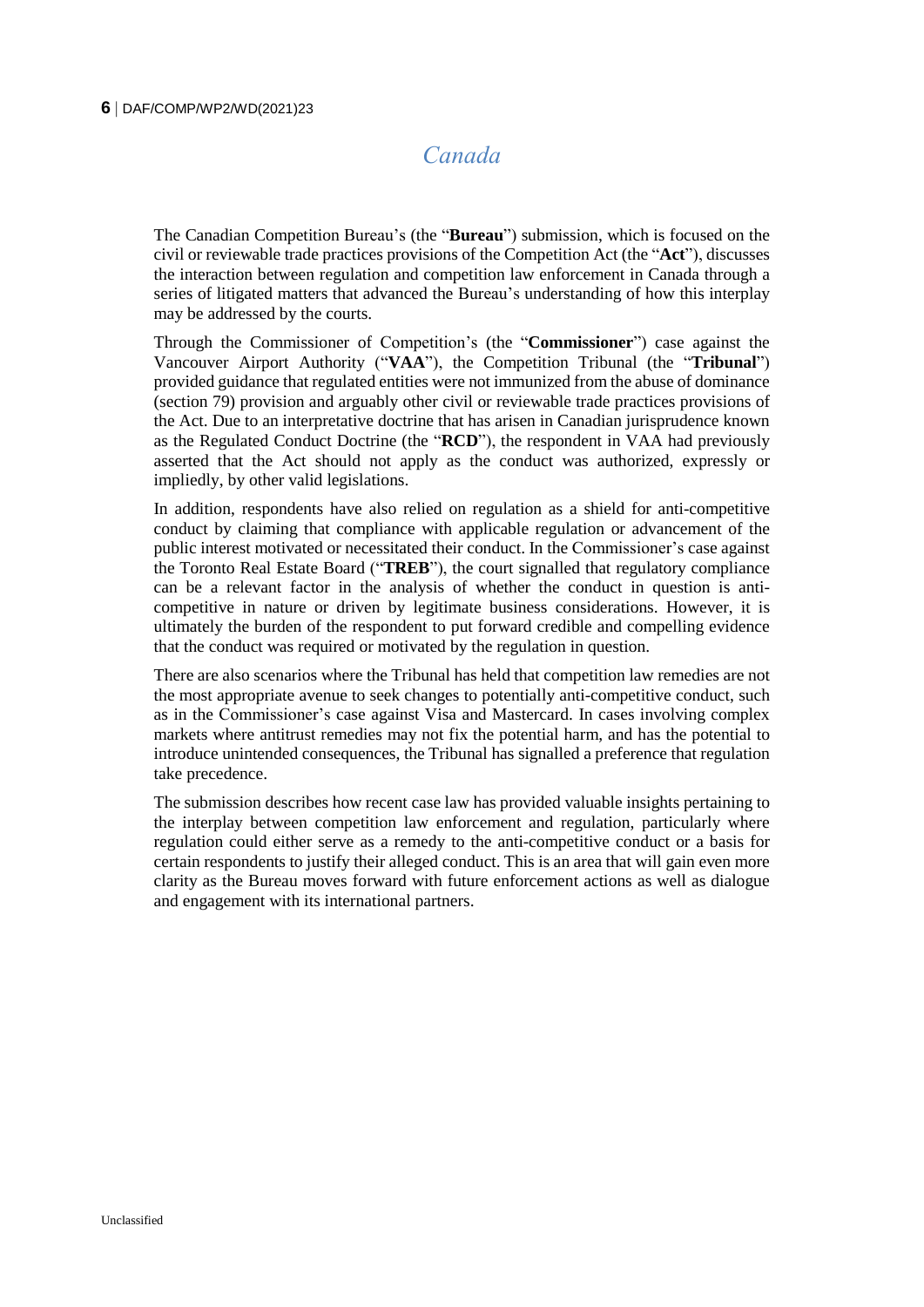# *Colombia*

<span id="page-6-0"></span>The present document provides the Superintendence of Industry and Commerce's (henceforth, SIC) contribution to the discussion on how competition enforcement interacts with regulatory alternatives. It introduces the SIC's approach and best practices concerning the interplay of antitrust rules and regulatory obligations and sets out some case examples by means of illustrating how it has in practice come to play. The cases presented show the synergies between competition enforcement, advocacy and regulatory alternatives, they concern instances where regulation has followed from competition enforcement, from the risks of potential restraints to competition in a given sector, and a case where a practice was enforced by the competition authority as an antitrust infringement after a breach of a regulatory obligation.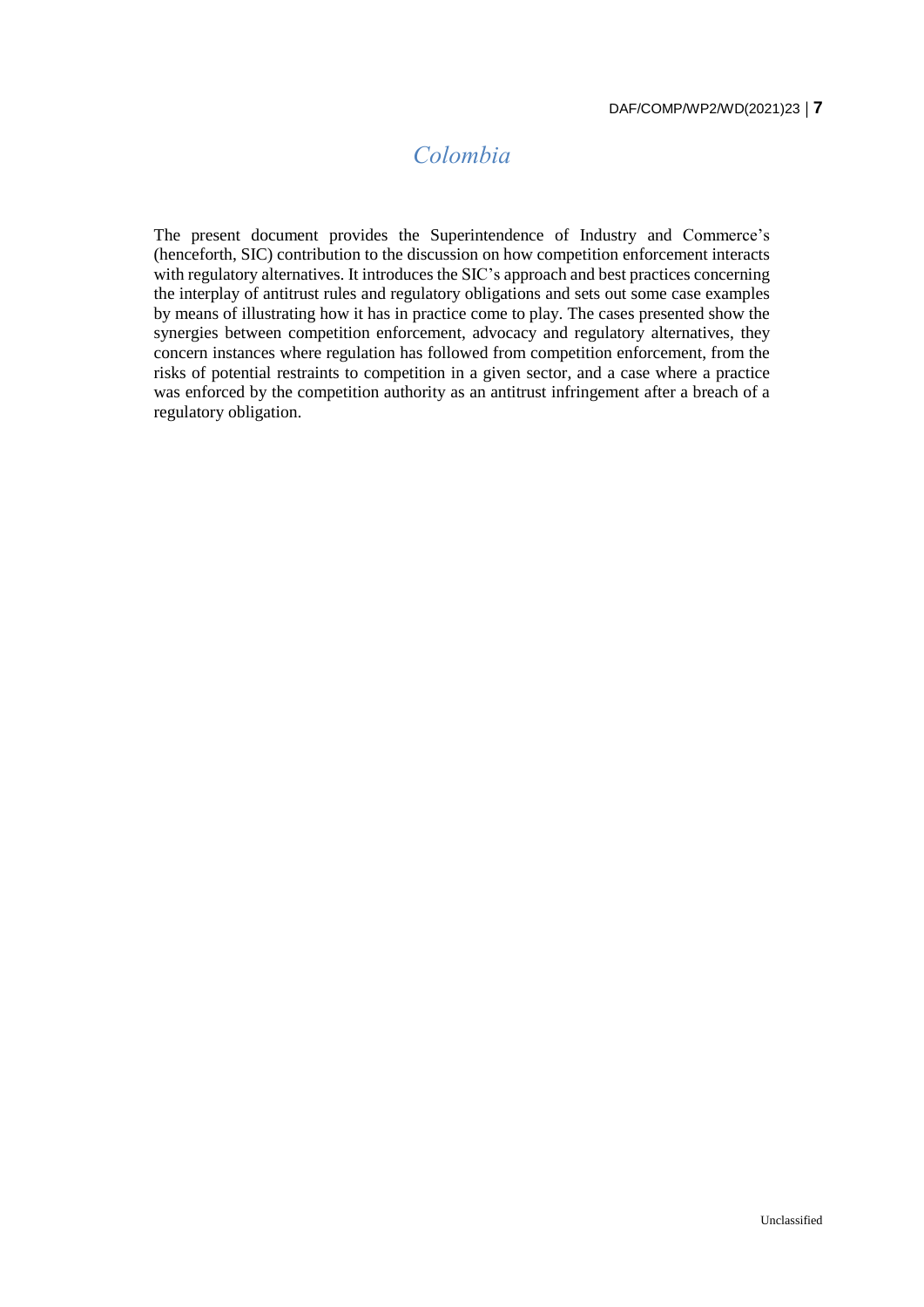*EU*

<span id="page-7-0"></span>In principle, competition enforcement and regulation present differences in terms of underlying rationale and approach. Conceptually, competition enforcement aims at strengthening the working of markets by prohibiting certain conducts, whereas regulation "limits" or corrects markets with interventions to achieve a set policy goal.

Notwithstanding, or rather thanks to, their differences, the Commission considers that generally competition law and regulation are broadly complementary. In the European Union ("EU"), indeed competition enforcement and regulation are interconnected in a mutually complementary relationship.

First, competition law can contribute to informing and shaping regulation. Competition law applies on a case-by-case basis to specific facts and conducts. However, the enforcement of competition law can help detect general patterns or systemic issues in certain markets, which may warrant a broader intervention, by introducing specific rules. Competition law enforcement can thus be one of the sourcesinforming policy choicesto introduce regulation in various sectors.

Second, regulation can complement competition enforcement. While competition is a flexible and general tool, it remains an instrument of ex post intervention, for specific cases. The outcome of a competition case may act as a precedent, establishing a principle or guidance on certain conducts for the future: nevertheless, competition enforcement remains a case-by-case exercise.

Therefore, where there is knowledge and evidence that certain issues are systemic and widespread, beyond an individual competition case, it may make sense to regulate them upfront rather than doing several repeat competition cases. Regulation can tackle ex ante a systemic issue, giving clarity and business certainty on what is permitted or prohibited, based on a policy choice informed by evidence gathering. Furthermore, there may be issues that are outside the scope of competition rules: regulation may offer an alternative to using the competition tools to address issues beyond the remit of competition enforcement.

Finally, even when regulation is in place and a sector is subject to regulation, competition enforcement remains relevant and applicable. The flexibility of competition law allows enforcers potentially to intervene to tackle issues that have escaped the regulator or remain unaddressed by *ex ante* rules. In such cases, it is competition law that complements regulation. However, it can also occur that competition enforcement applies to conducts that are subject to regulation. In this case, a conduct is potentially subject to the application of two instruments.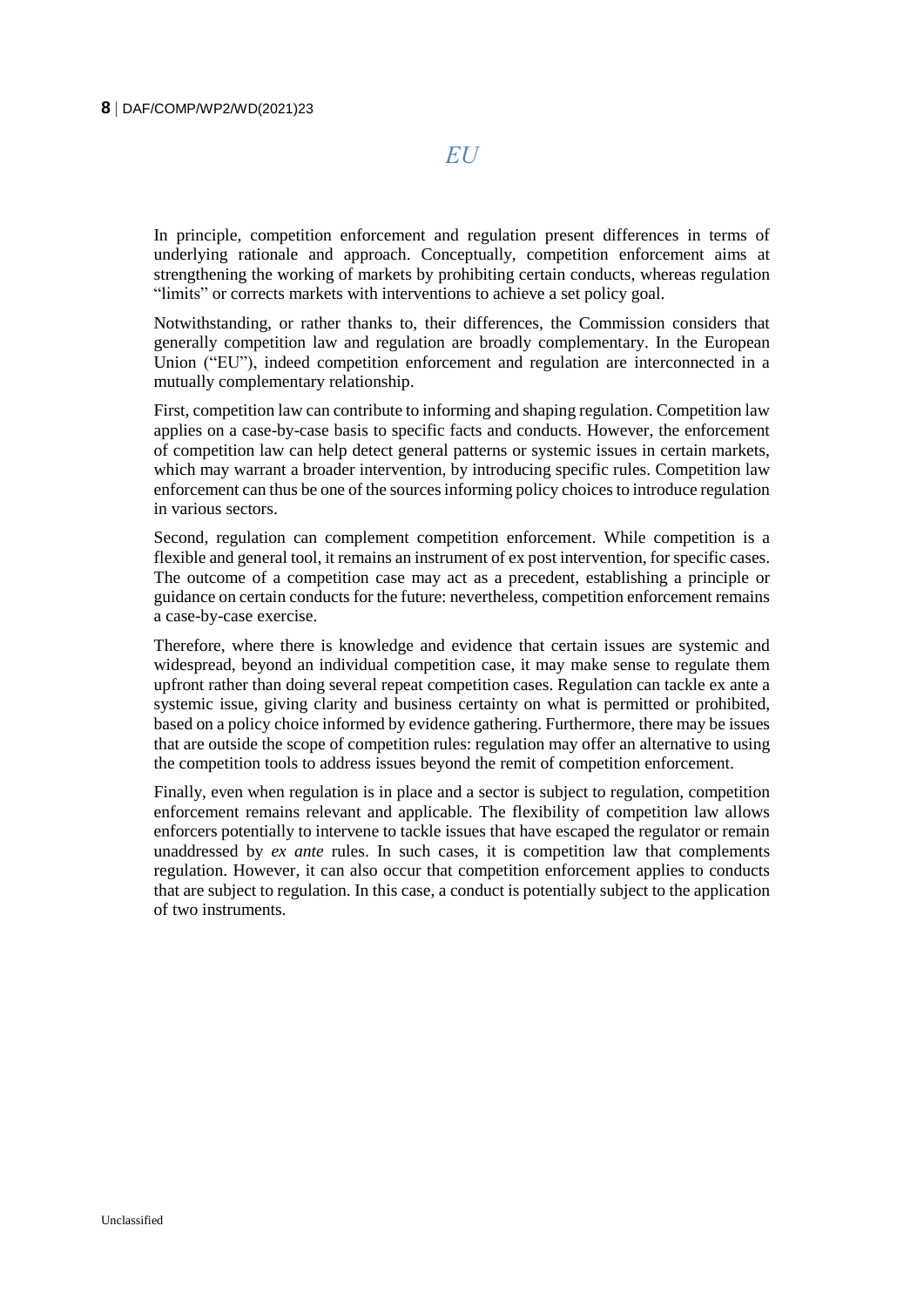#### *Greece*

<span id="page-8-0"></span>Governments intervene widely in markets to achieve various policy goals, either aligned with one another or conflicting goals that require policy trade-off responses, to pursue efficiency, to correct market failures and/or to ensure equity and distributive justice. Competition policy interfaces with state activity across many different levels. Competition policy goals and broader regulatory goals may enter in conflict, which can either be direct in case of economic regulation where core competition parameters may be restrictively affected by regulation or lateral in case of social or technical regulation where core competition dimensions are not directly targeted.

Competition law and regulation can operate as complements or substitutes. Complementarities arise in situations in which regulation intervenes a priori, in a more intrusive way, to control monopolies or to assure access to network infrastructure while competition law intervenes ex post to prevent and sanction abuses of market power across all sectors, usually in a less intrusive manner. Substitution, also, exists when markets or segments of network industries become competitive or when the interaction between competition and regulation proves problematic by permitting some conduct which can be later prohibited through competition law enforcement.

In EU Competition law it is accepted that competition law and regulation may apply cumulatively. Given that the national competition authorities possess a number of tools allowing ex ante intervention such as sector inquiries and the adoption of "prophylactic" or structural remedies, the distinction between competition and regulation can become blurred. The choice among the preferred instruments to be used under the specific case circumstances may be influenced by the time of intervention, the policy goals to be achieved and the need to adapt to rapidly emerging new business models (such as multisided platforms and the emergence of platform ecosystems).

In conclusion, the balance between competition law enforcement and regulation will depend on the dominant perception of the moment with regard to the likelihood of market failure vis-à-vis governmental failure and on the policy space that is left by EU law (primary and secondary) to Member States for regulatory intervention. Finally, as mentioned above, the distinction between competition and regulation becomes blurred considering the emergence of various competition authorities' quasi regulatory tools that may also allow for ex ante intervention.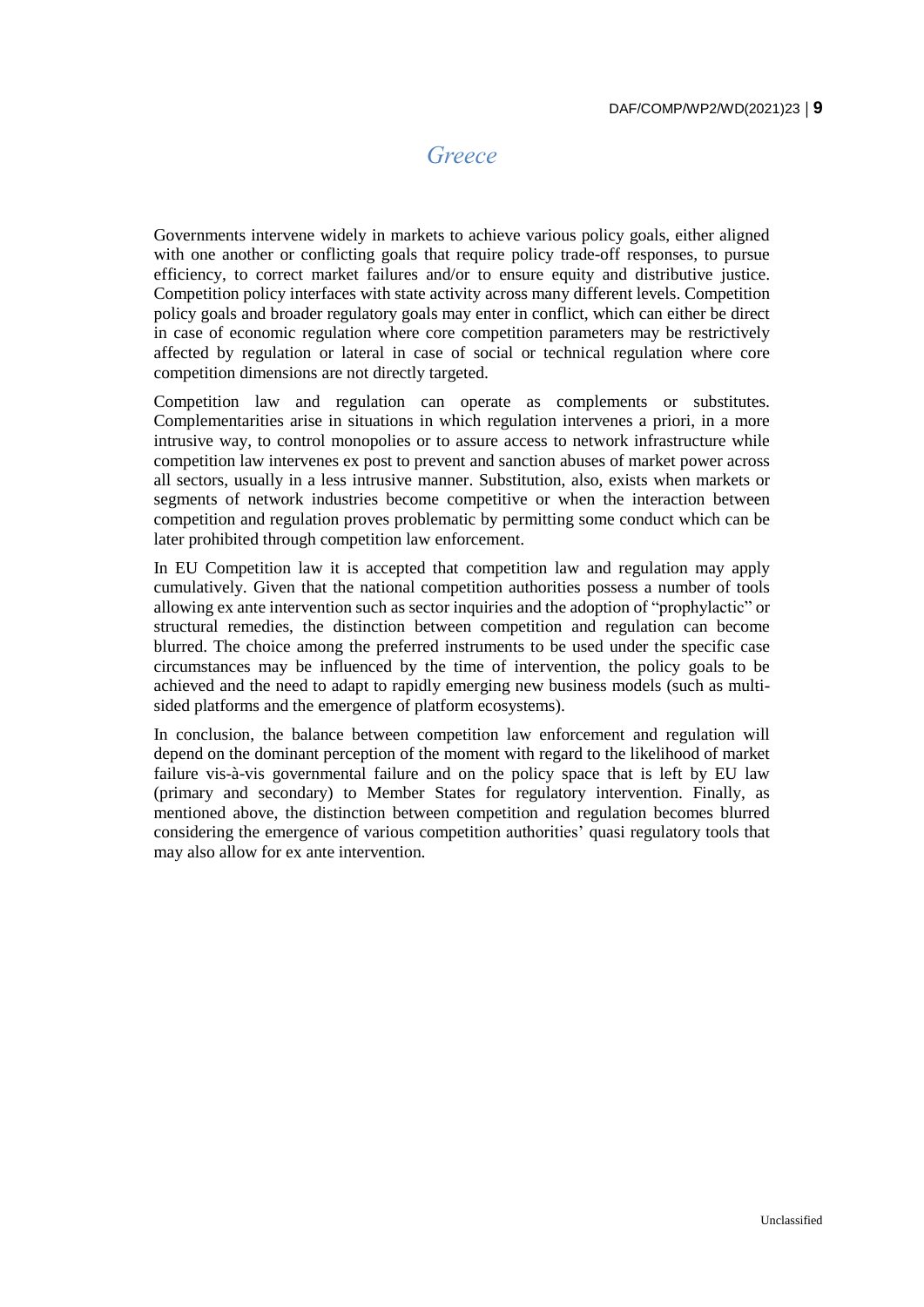# *Hungary*

<span id="page-9-0"></span>This contribution discusses the interplay between competition enforcement and regulation from a Hungarian perspective. The focal points of the contribution are the effects of the enforcement work undertaken by the Hungarian Competition Authority (GVH) on regulation; the cooperation and overlapping competences of the GVH and sectoral regulators; and the differences between regulatory and competition law compliance.

Firstly, the contribution discusses how *enforcement proceedings* of the GVH with respect to *card payments* played an important role in the evolution of domestic interchange fee regulation in Hungary. This section also covers a *sector inquiry* conducted by the GVH *into customer mobility* in retail banking, which led to *legislative changes*.

The contribution deals with coordination between the GVH and sectoral regulators, which may be voluntary or stipulated by the law. We cite the examples of *telecommunication and energy laws for compulsory coordination* and describe the efforts of the GVH with respect to *voluntary cooperation*.

The contribution describes cases concerning collecting societies setting *blank copying levies* and *network sharing agreements* concluded between mobile operators in which the GVH investigated potential antitrust infringements, while the sector regulators did find the conducts compliant with sectoral laws.

Finally, the contribution discusses the way an *incumbent rail operator* endeavoured to keep its market position on the rail freight market following the *liberalisation of the market* in Hungary, and the enforcement efforts of the GVH with respect to this conduct.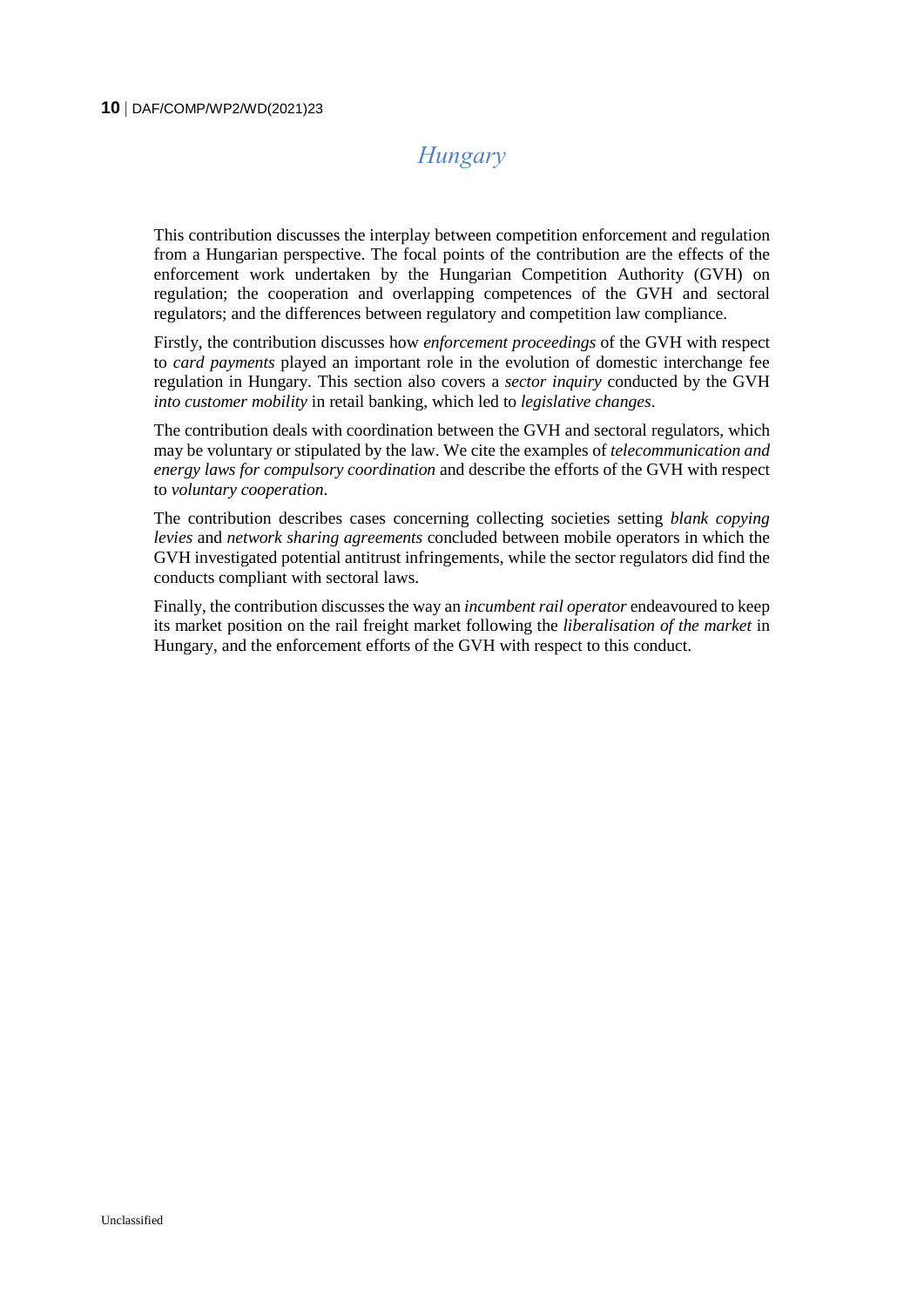#### *India*

<span id="page-10-0"></span>With the liberalisation of the Indian economy, many independent regulatory bodies were set up to govern sectors such as telecommunications, electricity, oil  $\&$  gas, insurance etc. as these sectors were perceived to be at a greater risk of market failures. The sector regulators in India are majorly entrusted with the task of laying down entry conditions, regulation of tariffs, terms of service, etc. and are also responsible for promoting competition and efficiency in their respective sectors. The Competition Commission of India (CCI/ the Commission), which is the competition regulator of India, and the sector regulators share the common purpose of fostering competition and fair play in markets and that of protecting consumer interest.

The primary role of a sector regulator is to promulgate and implement rules/regulations *ex ante* in the sector and to perform supervision of the enterprises competing in the sector. On the contrary, the role of a competition regulator is to remedy anti-competitive behaviour of enterprises *ex post*. Thus, the role of a sectoral regulator and the competition regulator is envisaged to be complementary in nature. The significant and inevitable overlap in their objectives and jurisdiction makes interaction between sector regulators and the CCI pivotal in ensuring a coherent and effectual regulatory architecture, while also creating room for tension and debate with respect to the appropriateness and effectiveness of regulation visà-vis antitrust enforcement, as is borne out by the short history of competition regime in the country.

The Competition Act, 2002 has enabling provisions, sections 21 and 21A, which allow for mutual consultation between the Commission and the other statutory authorities. The Commission has acknowledged the regulatory oversight of the sectoral regulators and has benefitted from their expertise while dealing with antitrust cases pertaining to regulated sectors. For instance, in a case alleging abuse of dominant position by distribution companies in the electricity sector, considering the nature of issues involved, the Commission decided to seek the views of the Delhi Electricity Regulatory Commission (DERC). Similarly, while evaluating mergers and devising remedies, the Commission takes notes of the relevant regulations in order to see if some of the identified potential harms are addressed by them. For instance, in assessing spectrum transactions in the telecom sector, the Commission noted the safeguards provided in the Spectrum Trading Guidelines of the Department of Telecommunications.

The interaction between the CCI and sector regulators extends beyond the enforcement context. The Commission actively pursues its mandate of competition advocacy through the various means of market studies, workshops etc. in regulated sectors with particular emphasis on eliciting expert views of the sector regulator on matters relevant to competition and competition enforcement. The CCI recently conducted a market study and a workshop on the Telecom Sector in India wherein the enabling regulatory levers and mechanisms that are catalysts for growth and efficiencies and competition challenges to the eco system were the main focus. The Commission also conducted a technical workshop on "Competition Issues in the Healthcare and Pharmaceutical Sector" in 2018 and issued a Policy Note documenting the issues raised and recommendations made by stakeholders who participated in the Workshop. Among the issues highlighted in the Note were the alleged unreasonably high trade margins in pharmaceutical products. The National Pharmaceutical Pricing Authority (NPPA) subsequently issued a notification dated 25.02.2019, wherein it brought 42 anti-cancer drugs under trade margin rationalization while referring to the CCI's Policy Note.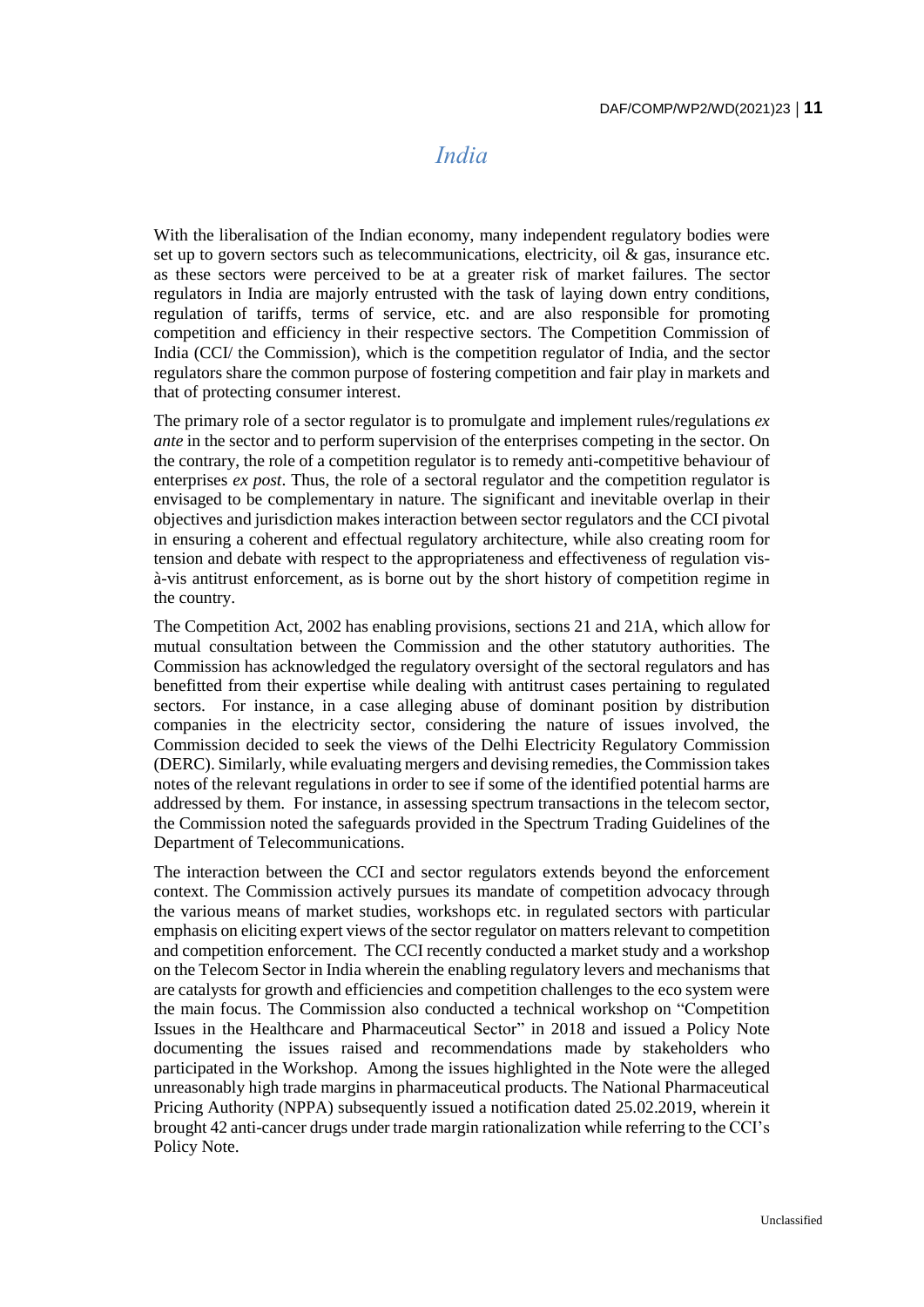#### **12** DAF/COMP/WP2/WD(2021)23

There may also be instances where a complete regulatory vacuum allows such industry practices to flourish that attenuate competition and harm consumers but do not neatly fall in the categories of anti-competitive agreements or abuse of dominance which could be remedied by the competition law. In India, the Real Estate sector proved to be a case in point. Based on its understanding of the issues facing the sector during the course of antitrust proceedings, the CCI deemed it appropriate to recommend the need for its regulation. Subsequently, the Parliament of India enacted the Real Estate Regulation and Development Act (RERA), 2016 to regulate the real estate space. Similarly, in the ecommerce sector, it is probable that the self-regulation measures that were suggested by the Commission in the e-commerce market study, may take shape of formal regulations as the draft e commerce policy has taken cognisance of the areas of concern pointed in the market study.

Going forward, emphasis has to be placed on ensuring consistency and continuity in the approach towards competition and regulation to avoid any unintended and undesirable conflicts and to provide a stable and predictable regulatory environment to the industry and well-functioning markets to the consumers.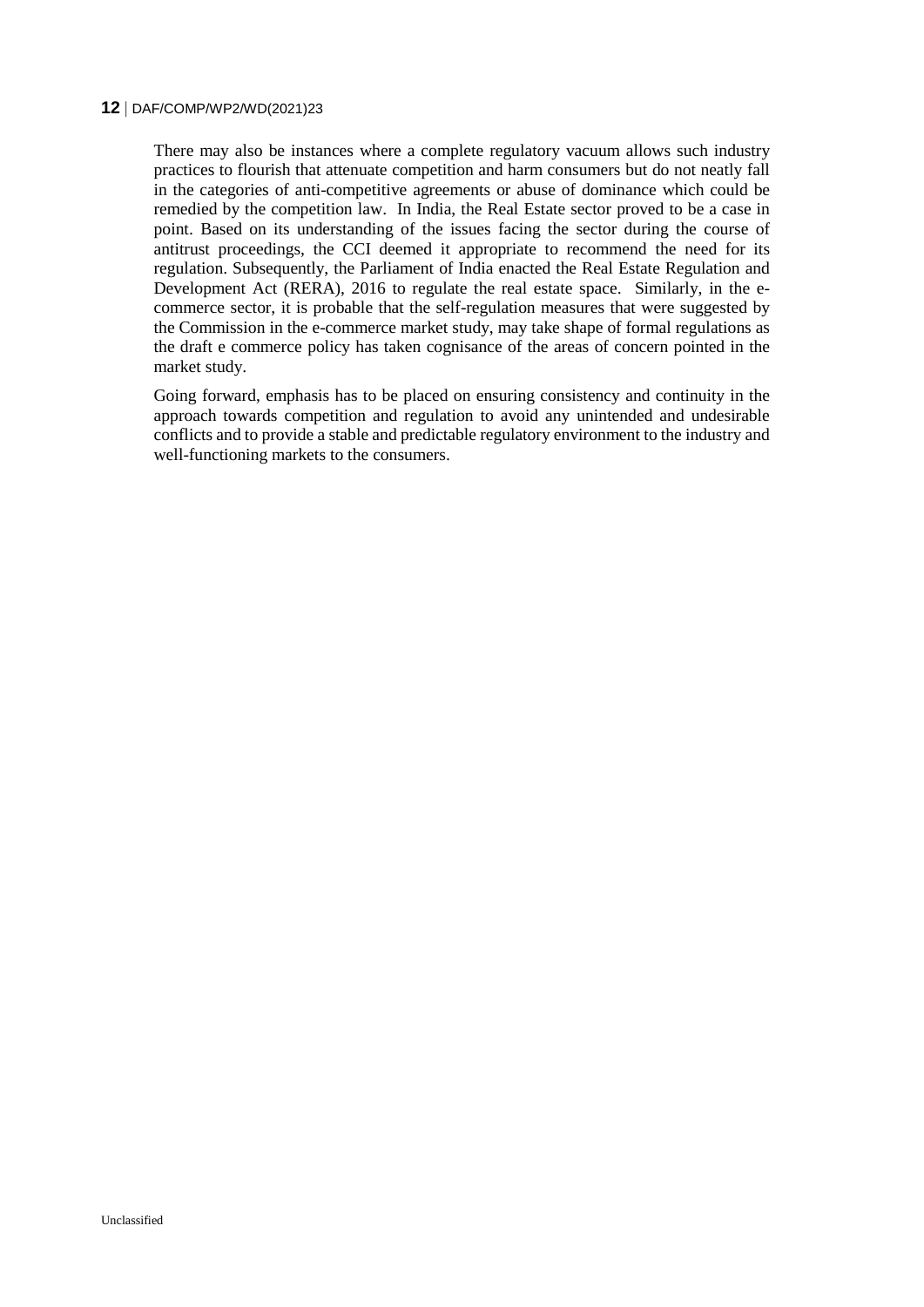## *Lithuania*

<span id="page-12-0"></span>The Note by Lithuania overviews the legal framework of the regulated electronic communications sector and possible overlap of competences between the sectoral regulator and the competition authority. The Lithuanian sectoral law stipulates main principles for the regulation of electronic communications activities and confers the Communications Regulatory Authority a function of ensuring effective competition in this sector. The Lithuanian Competition Council has significant responsibilities in the electronic communications sector as well. From the legal standpoint, responsibilities of these two authorities seem to be defined and delimited. However, in practice, the boundaries of jurisdiction regarding responsibilities of the sectoral regulator and national competition authority may not be evident. This problem is discussed referring to a specific decision adopted by the Lithuanian Competition Council. It illustrates how the power to apply margin squeeze test ex post exercised by the Communications Regulatory Authority in principle corresponds to the respective power of the Competition Council to investigate abuse of dominance in the form of margin squeeze under the Competition Law. More indepth collaboration between the sectoral regulator and the national competition authority should be merited in such ambiguous situations.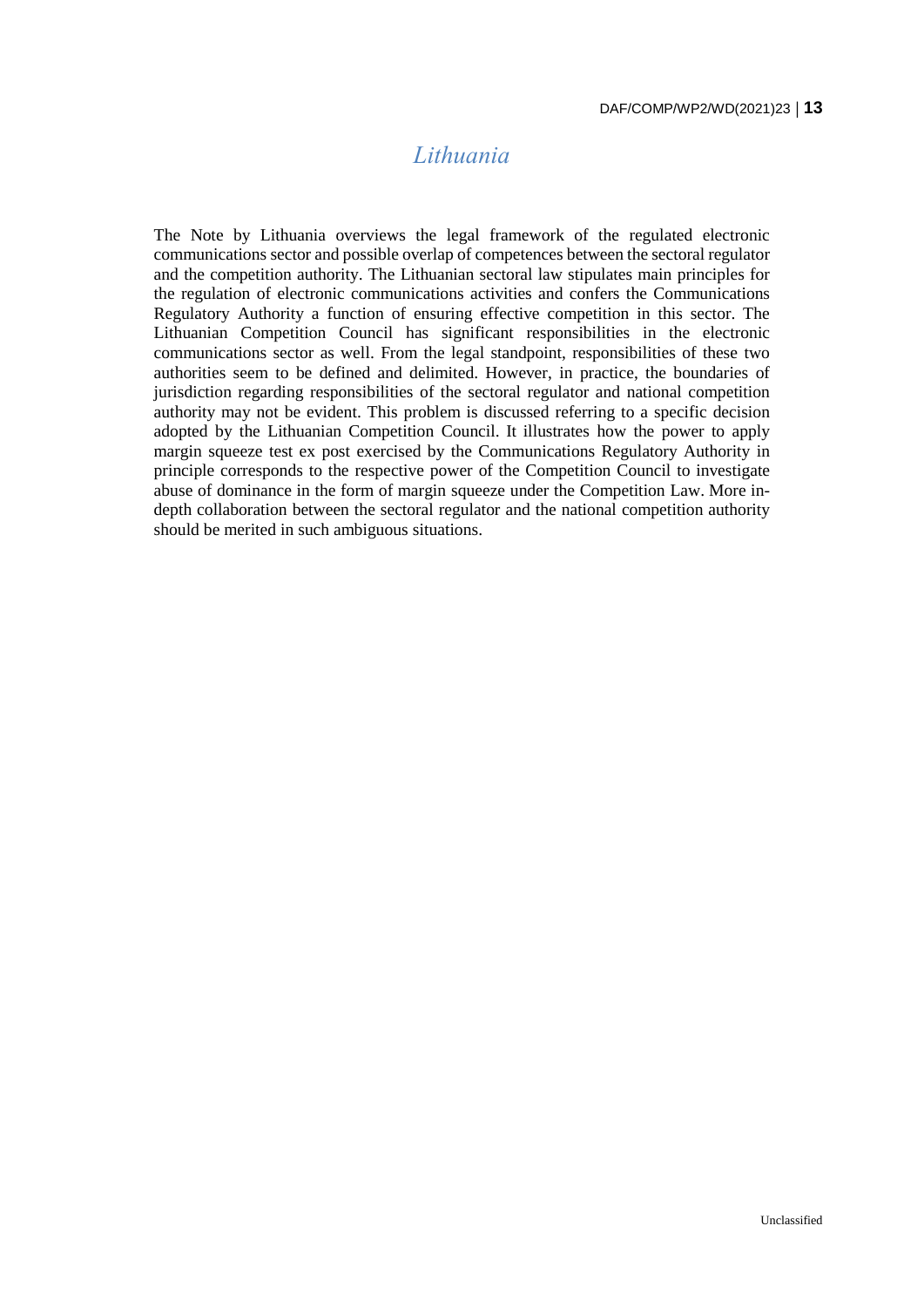#### <span id="page-13-0"></span>**14** DAF/COMP/WP2/WD(2021)23

#### *Mexico*

#### *Federal Economic Competition Commission (COFECE)*

Articles 94 and 96 of the Federal Law of Economic Competition (LFCE) provide enforcement mechanisms that can impact price and/or access regulation. This contribution includes some examples of their use by the Federal Economic Competition Commission (COFECE or Commission), and in the case of Article 94, it describes its possible use in digital markets. Moreover, the document describes the interaction that exists between potential enforcement of the antitrust act and sectoral regulations, in particular in the Mexican hydrocarbons sector, which was liberalized in 2013. This implied a transition from a model with a monopoly SOEs to one open to competition in several markets within the sector. Asymmetric regulation was introduced as part of the liberalization process to control the monopoly power of state-owned enterprise (SOE) to proscribe certain conducts, to make prices transparent, to allow the entry of new competitors using the SOE's infrastructure, among others. Recent reforms that eliminate said asymmetric regulation increase the possibility of the SOE breaching the LFCE and therefore imply a greater need of vigilance by the Commission and increased likelihood of enforcement actions by the competition authority.

#### *Federal Telecommunications Institute (IFT)*

In Mexico, there is no divergence in the protection and promotion of competition between the competition authority and the regulator of the telecommunications and broadcasting (T&B)sectors, since the Federal Telecommunications Institute (IFT) has a double mandate, acting as both the regulator and the competition authority in those sectors.

This document presents an overview of the IFT's legal and institutional framework; it explores the impact of competition enforcement in economic regulation; it shares some of the tools and its experience on competition enforcement and regulatory alternatives using such tools and describes case studies.

The cases presented focus on the role of the IFT as competition authority in the design of sectoral regulation and in the application of tools provided by the Federal Economic Competition Law (LFCE) and by the Federal Telecommunications and Broadcasting Law for:

- 1. Preponderance and the Preponderant Economic Agent in the telecommunications sector and the Preponderant Economic Agent in the broadcasting sector;
- 2. Substantial market power in pay TV service;
- 3. Wholesale unbundling services; and
- 4. Dark fiber leasing service.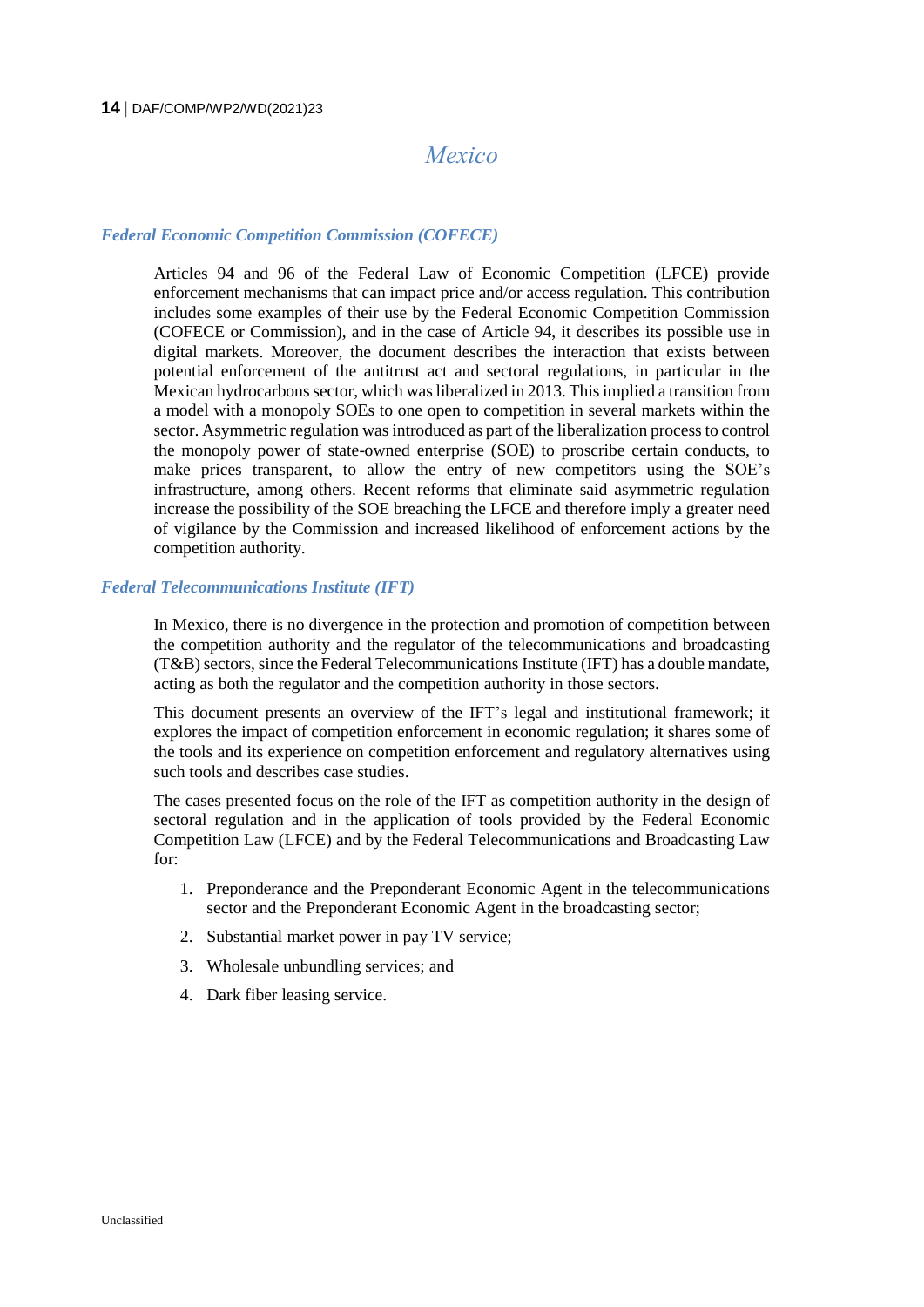## *Norway*

<span id="page-14-0"></span>Economic regulation and competition policy are interdependent instruments of economic policy which have distinct, yet largely complementary scopes. However, in some cases or areas tensions can arise. The Norwegian Competition Act has provisions that represents a tool to resolve such conflicts by regulation. If this tool is used, it will limit the competency of one or the other regulatory authority. To date, this tool has not been invoked. Instead, the Norwegian Competition Authority (NCA) has established operative cooperation agreements with several other regulatory authorities, in addition to more informal contact and cooperation. This contribution presents some examples of such formal and informal cooperation mechanisms. Good relations also increase the chances of success in the NCA advocacy work. Some recent examples of successful advocacy to influence regulation in a direction promoting competition are also presented in this contribution.

The Act also has provisions providing a tool to exempt specific sectors or markets from the prohibition regulations of the Act by regulation. The interaction between sectors exempt and those not, present various enforcement challenges. In addition, a political pressure to introduce additional exemptions might ensue. Some cases illuminating challenges in this regard are presented.

In addition to enforcement, the NCA also has a role in designing, implementing and eventually the removal of regulation when regulation is no longer called for. The Act has a specific tool in this regard, which states that if necessary to promote competition in the markets, specific regulation can be introduced which intervenes against terms of business, agreements or actions that restrict or are liable to restrict competition contrary to the purpose of the Act.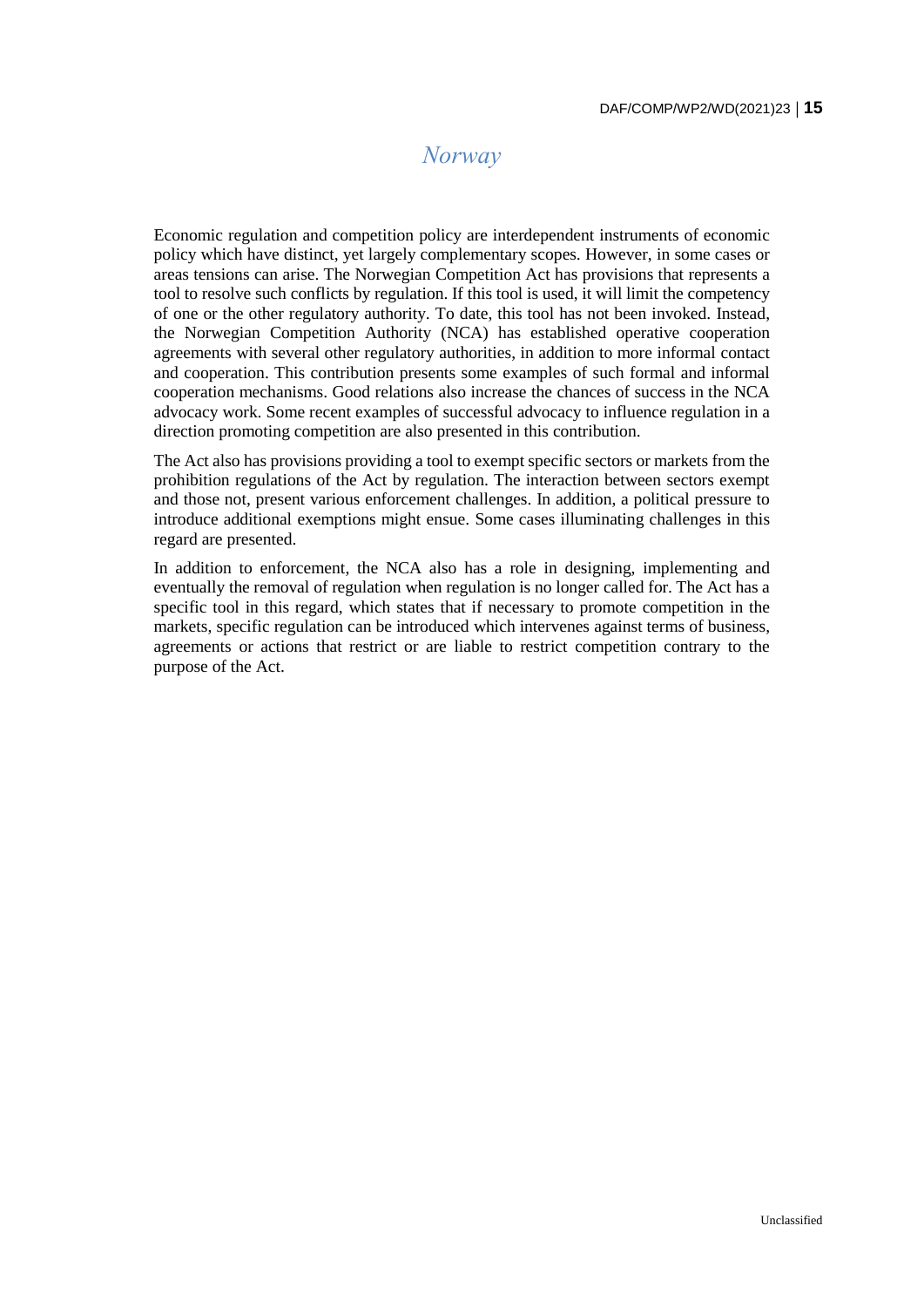## *Russian Federation*

<span id="page-15-0"></span>Economic regulation and competition policy are interdependent instruments of economic policy. Despite the fact that antimonopoly legislation and economic regulation differ from each other, they still overlap and in many ways complement each other.

In accordance with the established powers, the FAS Russia carries out activities on tariff regulation, including in the sphere of natural monopolies.

According to the FAS Russia, the state tariff policy should stimulate natural monopoly entities to reduce their own costs, and in order to increase their efficiency (optimization of operating and investment costs, financial and economic activity) tariffs for services provided by natural monopolies should be formed according to the "inflation minus" principle, which makes it possible to prevent the indexation of citizens' payments by more than the amount of inflation.

The use of long-term approaches and stable tariffs for infrastructure services are a key instrument of state regulation that has a positive effect on reducing macroeconomic uncertainty.

Having regard to the above, the Decree of the Government of the Russian Federation developed by the FAS Russia dated October 13, 2020 No. 2648-r2 was approved, in which the key approach remains "tariff growth is less than inflation".

According to the FAS Russia, the implementation of given provisions will allow consumers on a long-term basis to predict the dynamics of tariffs for the transportation of oil and oil products through main pipelines, and will also serve to improve the investment climate in the oil industry as a whole.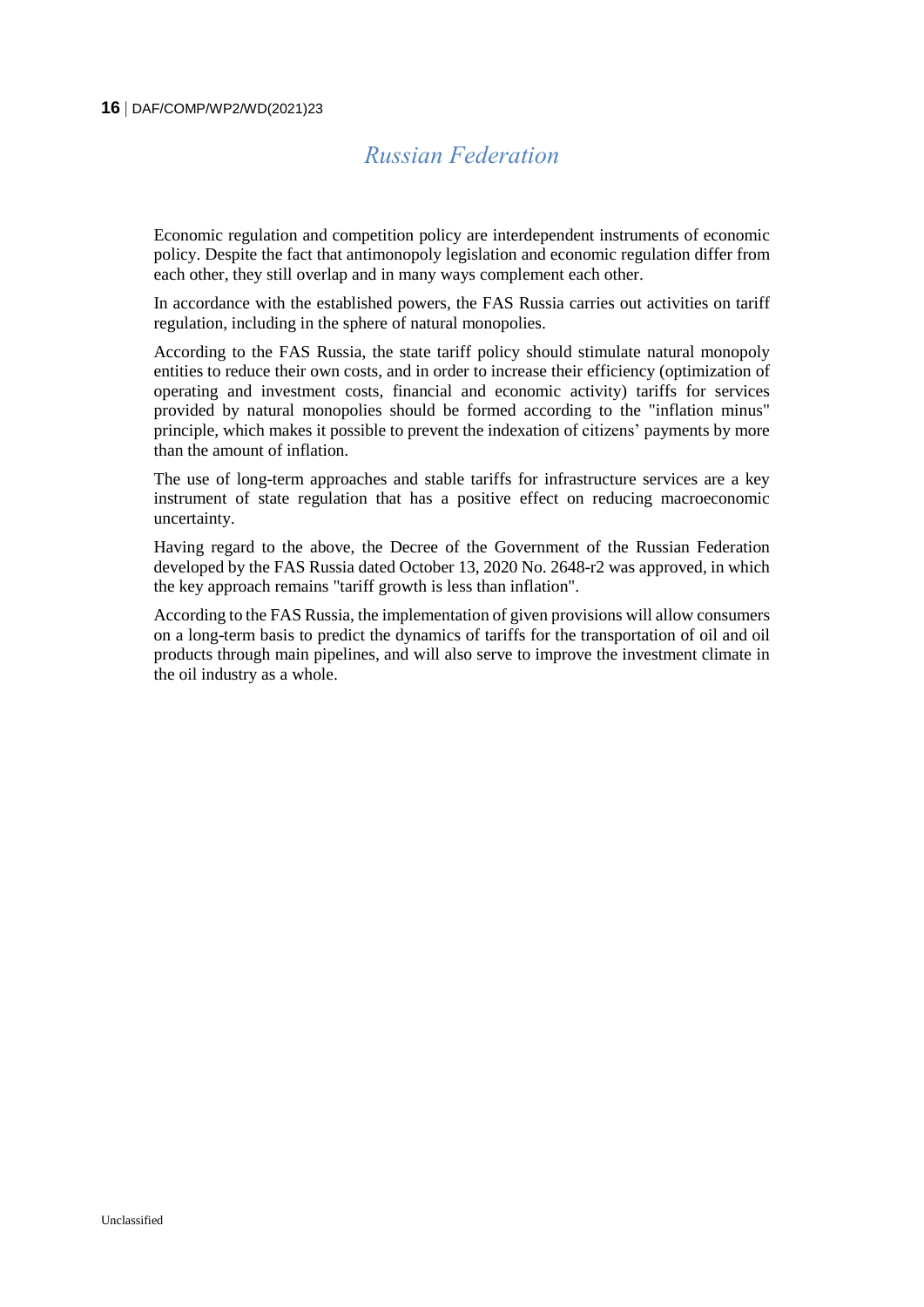## *South Africa*

<span id="page-16-0"></span>There has been much debate in South Africa as elsewhere about the relationships between competition authorities and regulators, and between competition and regulation. There have also been court cases regarding the boundaries of the jurisdiction of regulators and the competition authorities, especially in telecommunications in South Africa. Tensions between competition and regulation can arise in instances where regulation limits the scope of competition laws and instances where regulation makes it increasingly difficult to enforce the competition law. The former has mainly been addressed in the South Africa as the Competition Act no.89 of 1998 (as amended) **(the Competition Act)** was amended early on to give the competition authorities jurisdiction over all sectors including those that have sector regulators.

The four case studies of the interventions of the CCSA in healthcare, banking, communication and ports markets have demonstrated the importance of competition regulation in South Africa, particularly also in those sectors subject to sector regulation. The broad architecture of the Competition Act provides for mechanisms for effective competition regulation in all sectors of the economy, particularly with the increasing use of market inquiry powers that allow for the CCSA to identify and propose policy recommendation as well as market correcting measures to address competition concerns in markets.

Competition regulation has proved an important instrument within South Africa's policy framework to contribute to structural transformation. The competition authorities have been able to intervene in markets that are of strategic importance to South Africa's development. Moreover, the competition authorities have also sought to intervene in a meaningful way by using innovative remedies beyond the imposition of administrative penalties to effectively address the identified competition harm as well as improve the competitive dynamics of markets. This the CCSA has undertaken in individual enforcement cases and advocacy initiatives, with the latter illustrated in the recommendations on policy and legislative changes.

The CCSA's intervention into the various sectors has markedly contributed to opening up concentrated markets, dealing with cartel behaviour and clearing mergers that are likely to result in efficiencies in the broader economy (and blocking anti-competitive mergers too). South Africa is still not competitive in many other sectors thus requiring ongoing procompetitive regulatory intervention by both the competition authorities and sector-specific regulators. Competition regulation in South Africa has extended to those areas regulated by sector-specific regulators as illustrated by the four case studies. Concurrent jurisdiction between competition regulators and sector-specific regulators has ensured sufficient checks and balances to ensure markets are regulated with due regard to the impact of regulatory interventions on competition.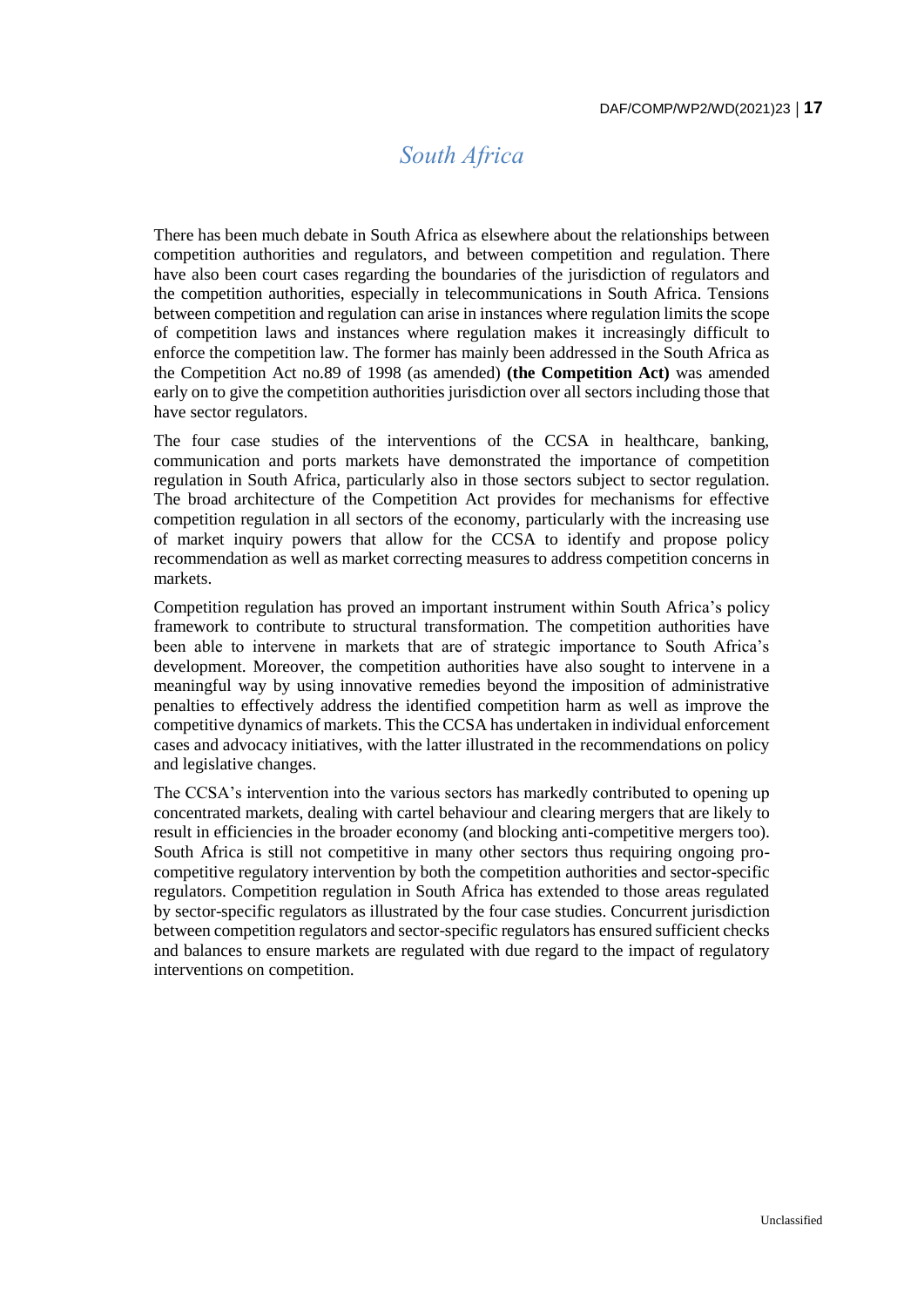#### *Spain*

<span id="page-17-0"></span>An integrated institutional model such as the one of the CNMC in Spain (combining competition policy with competences in sectoral regulation and supervision) can be optimal to exploit synergies and ensure consistency.

The integrated model can foster competition enforcement in the form of improved access to information, better regulation and enhanced ex officio detection of anticompetitive behaviors in regulated sectors.

The interaction of competition policy and regulation is also relevant in advocacy tools such as regulatory reports and market studies. Not only when dealing with general government regulation but also when assessing sectoral regulation.

Digitization has added more complexities to this framework. The interplay of competition policy (both enforcement and advocacy) and regulation is crucial in dynamic and fastchanging markets such as digital ones. The links between competition and regulatory objectives must be taken into account both in horizontal regulation (such as data and privacy protection) and in a possible forthcoming sectoral regulation of digital markets. The objective must be to ensure consistency and minimize potential overlaps in order to achieve maximum legal certainty in a sector where this is most needed in order to keep adequate levels of business entry and innovation.

This contribution by the Spain's National Commission for Markets and Competition1 (CNMC) addresses the subject of the roundtable on the "Competition Enforcement and Regulatory Alternatives", to be held in the June 2021 meeting of the Working Party No.2 on Competition and Regulation (WP2).

It is structured as follows. The first section addresses the institutional design of the CNMC addresses the interaction between competition and regulation. The second section deals with competition enforcement in regulated sectors. The third section analyses the interplay between competition advocacy and regulation. The four section describes new issues and debates that have arisen due to developments in digital markets. The fifth and last section concludes with the main takeaways.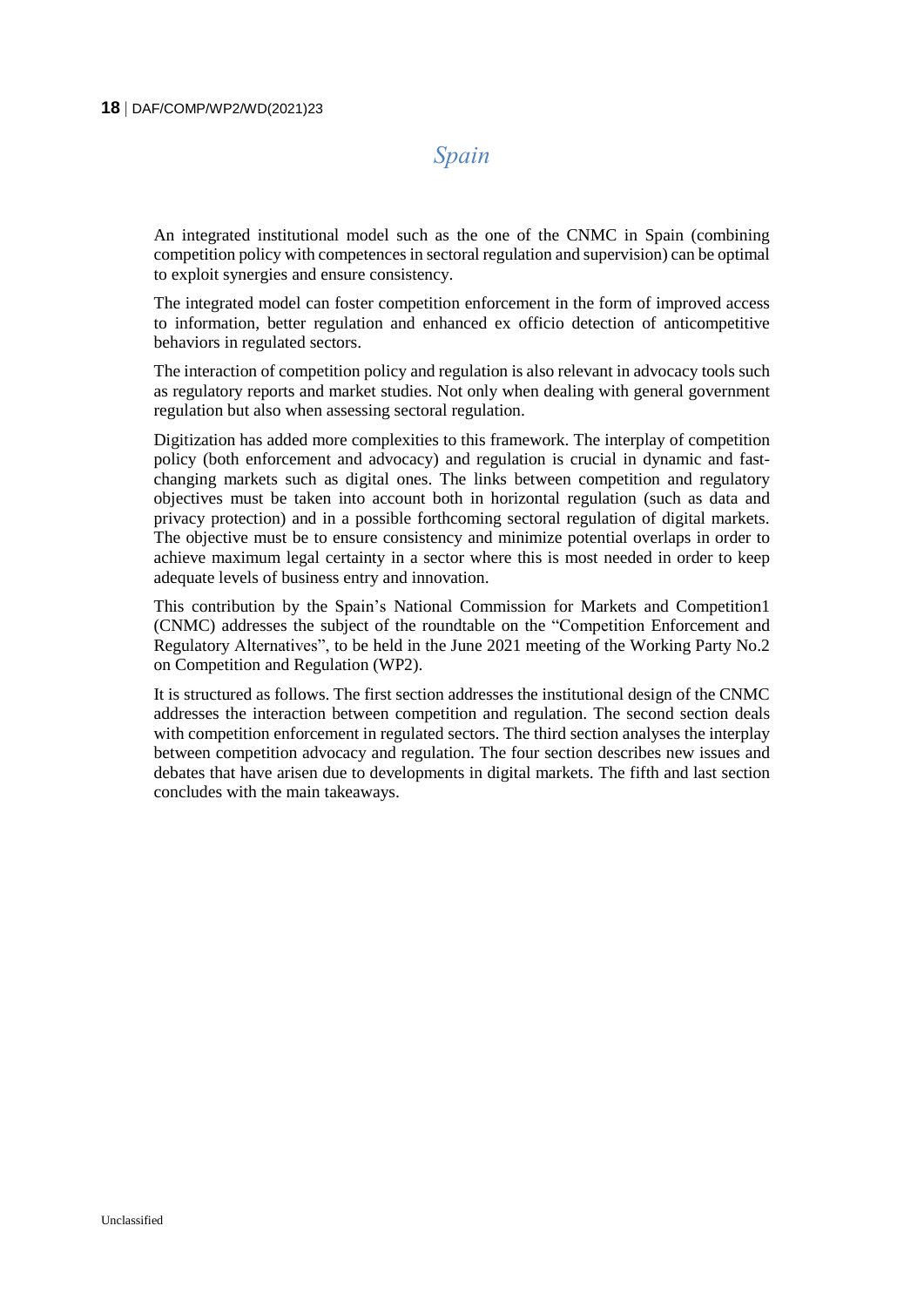## *Chinese Taipei*

<span id="page-18-0"></span>The interactions between economic and industrial regulations and competition law in Chinese Taipei can be summarized as follows:

- There has been a trend toward deregulation and pro-competitive regimes in many regulated sectors in Chinese Taipei. Aligning with the trend, the FTA explicitly states that the Act takes precedence over other applicable laws when addressing competition issues arising from business conduct. Other applicable laws can prevail only if the same conduct is set out in the applicable laws and the laws do not conflict with the FTA's legislative purposes. Once there is overlapping jurisdiction, the CTFTC has discretion to initiate a consultation meeting with an applicable government agency.
- One example associated with successful advocacy initiated by the CTFTC is the abolishment of the remuneration provision under the Certified Public Accountant Act. The CTFTC's concerns were addressed by means of agency-to-agency consultations. In terms of competition law enforcement, the CTFTC considers relevant regulatory rules, industrial policies and future industrial growth where it is necessary and appropriate. For example, the CTFTC imposed remedies on certain acquiring parties in cases concerning copyright and patent licensing in order to minimize potential harm arising from the proposed mergers.
- Nonetheless, sector regulators do not always support competition when the CTFTC makes suggestions about changes in their regulatory rules. One example relates to the Attorney Regulation Act (ARA). The sector regulator, the MoJ, argued that every bar association was granted the authority to set standard fees for legal services in its articles of association under the ARA. Despite this, the CTFTC concluded that the ARA's provision did not necessarily require lawyers to charge consultation fees. The CTFTC considered that the request made by the bar association to charge consultation fees went beyond the scope of the ARA. The 2019 amendments to the ARA removed the remuneration provision in support of the CTFTC's decision.
- Economic and industrial regulations and competition law enforcement have close and complementary relationships. However, conflict may sometimes arise. Any progress made toward pro-competitive regulation does not always guarantee a free market. Influential interest groups' lobbying and legislators' attitudes can both interrupt the progress, and even lead to a revival of regulatory provisionsthat impair competition. For the purpose of ensuring competition in economic sectors, how the CTFTC dedicates itself to effective advocacy and enforcement to create and maintain a cooperative and collaborative relationship with individual sector regulars continues to be a challenge.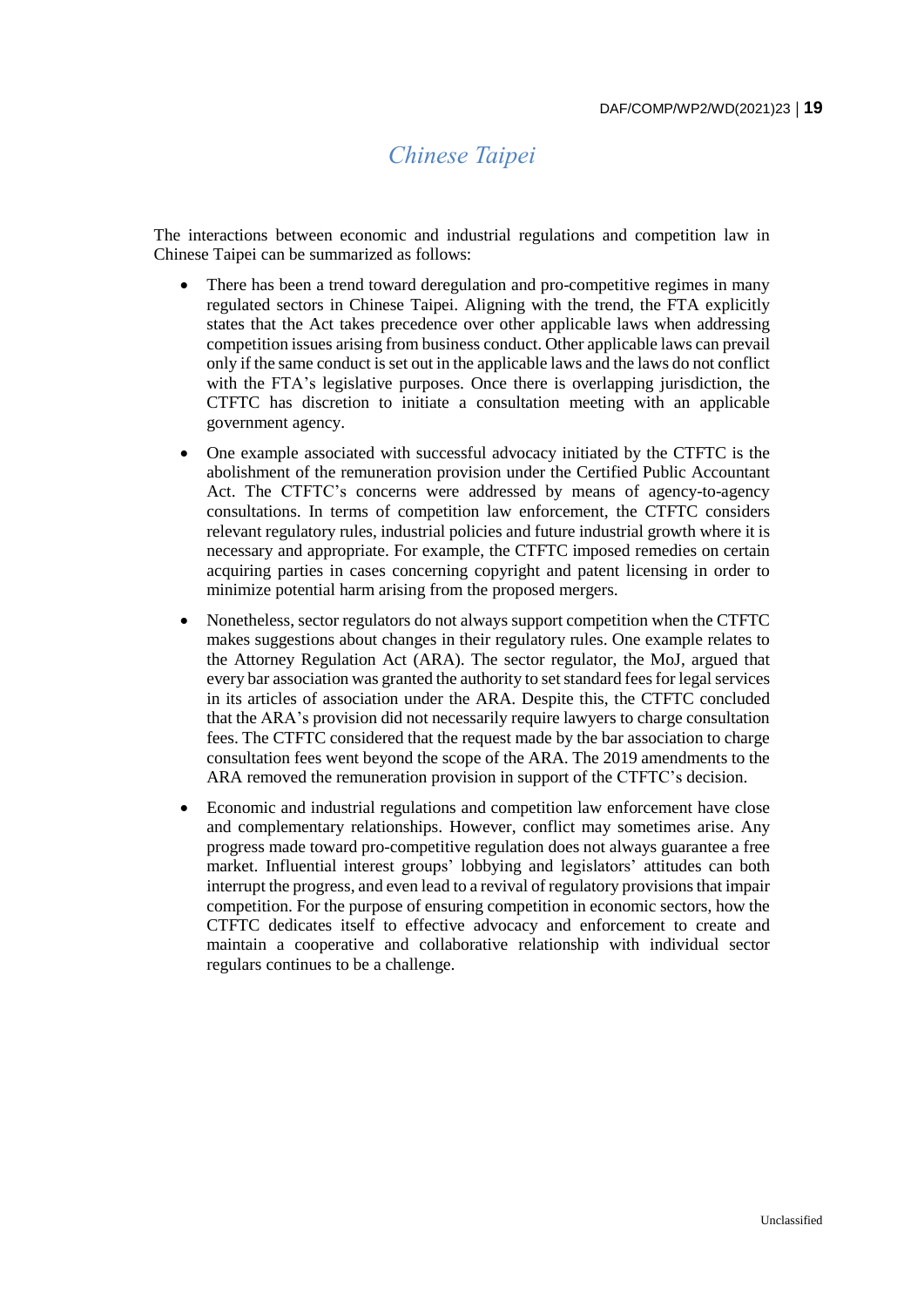# *United Kingdom*

<span id="page-19-0"></span>Competitive and innovative markets that benefit consumers can best be achieved by the combination of timely, targeted competition enforcement and smart, practical and proportionate ex ante regulation which should be developed by drawing on a breadth of market experience. This requires that we are flexible in our interventions, with a focus on what we think would work best for consumers, businesses and the wider economy.

The UK competition concurrency arrangements – under which the sector regulators can enforce ex post competition law alongside their ex ante regulatory powers – aims to deliver this flexible and joined up approach in order to promote competition across the regulated sectors.

As well as this well-established arrangement, the CMA has more recently taken on a new role in relation to pro-competitive regulation in digital markets, expanding the CMA's remit to a new regulatory function. This follows findings from a range of reports indicating the limitations of ex post competition enforcement in this area.

This paper sets out the UK's approach of applying the right balance of competition enforcement and regulatory alternatives to ensure competition is promoted via the most effective means possible. This draws upon the following areas:

- 1. First, it highlights the key features of the UK competition concurrency arrangements. This includes the rationale and background behind concurrency. In addition, it details the primacy obligation and its rationale.
- 2. Second, it explains that competition enforcement and pro-competitive regulation have complementary roles to play in promoting competitive outcomes. This is evidenced through explaining the role the CMA and sector regulators play in promoting pro-competitive regulation across sectors in order to address structural or systemic issues in markets.
- 3. Third it explains the importance of pro-competitive regulation in digital markets given the limitations of competition enforcement in this area. However, the CMA is clear that competition enforcement will still have an important role to apply alongside this new pro-competitive regulation in order to address specific firm conduct.